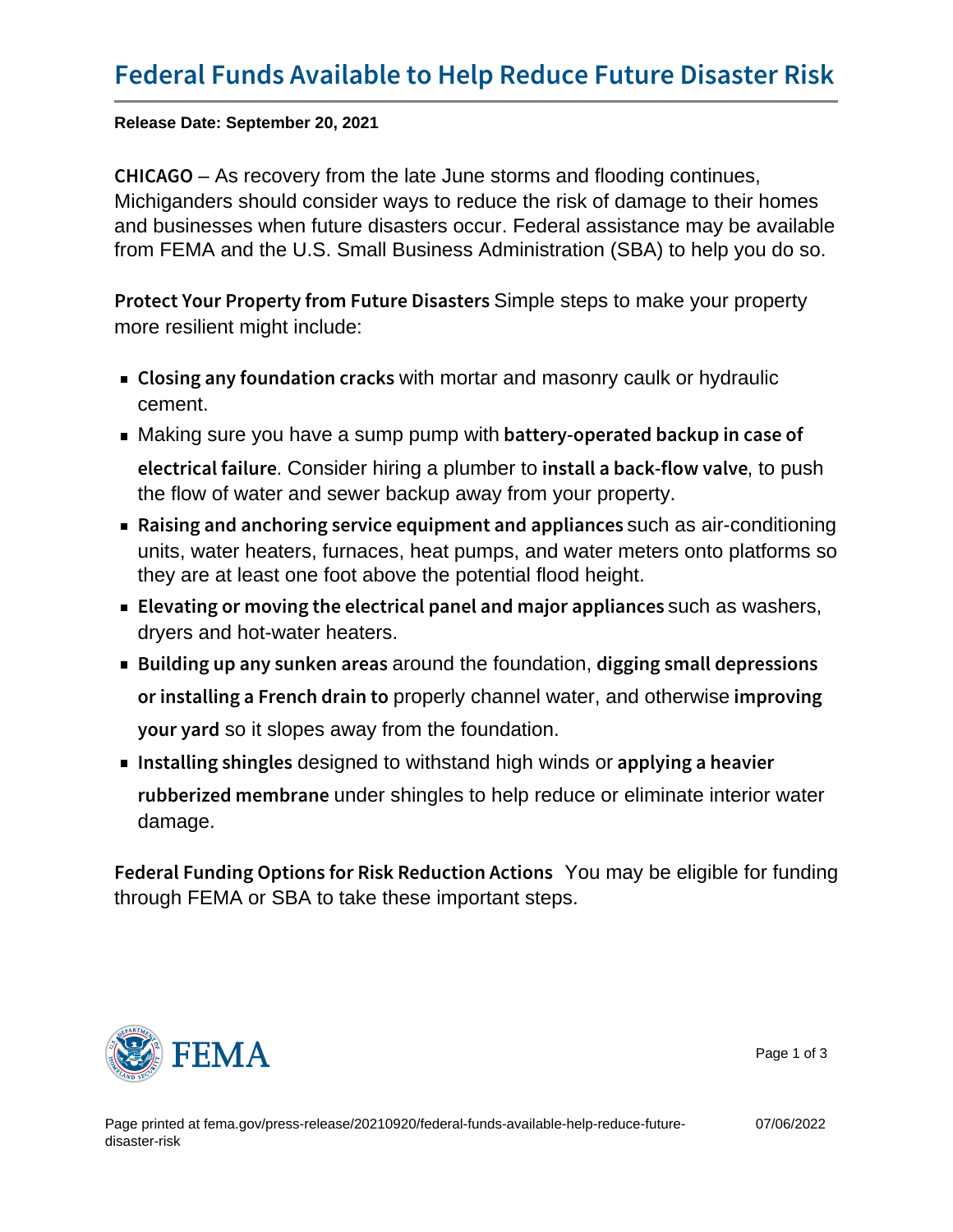FEMA s Individuals & Houkstoerneowndests Portrocageredingtible for FEMA's individual assistance program may receive additional funds from FEMA for specific risk reduction measures. Eligible actions funded under this program are limited to the following:

- 1. Roof repair to withstand higher winds and help prevent water infiltration.
- 2. Elevating a water heater or furnace to avoid future flood damage.
- 3. Elevating or moving an electrical panel to avoid future flood damage.

FEMA grant funding will only be provided for components that were present and functional prior to the disaster and were damaged by the disaster.

You will be informed by mail if you qualify for assistance that includes these mitigation measures. These additional funds will be provided within the award amount for homeowners determined eligible for home repair assistance from FEMA. If you received home repair assistance and are unsure whether mitigation funding was included in your grant award, contact the FEMA Helpline at 800-621- 3362. If you use a relay service, such as video relay service (VRS), captioned telephone service or others, give FEMA the number for that service. You can also visit a recovery center; to find the location nearest you, visit [www.FEMA.gov/DRC.](http://www.FEMA.gov/DRC)

U.S. Small Business Admlfroiosinerapproved (oS Bilalow-interest disaster loan from the SBA to help pay for uninsured or uncompensated losses or damage from the June 25-26 severe storms and flooding, and you want to take risk reduction actions not funded through FEMA's programs, SBA may be able to help.

Examples of improvements that SBA's mitigation loan program might cover include installing retaining walls, back-flow valves, sump pumps, French drains, etc. SBA's mitigation loan money would be in addition to the amount of the approved loan, but may not exceed 20 percent of total amount of physical damage to real property, including leasehold improvements, and personal property as verified by SBA to a maximum of \$200,000 for home loans. It is not necessary for the description of improvements and cost estimates to be submitted with the application. SBA approval of the mitigating measures will be required before any loan increase. Business owners may also be eligible for SBA's mitigation loan program to fund actions to protect their property from future disaster damage.



Page 2 of 3